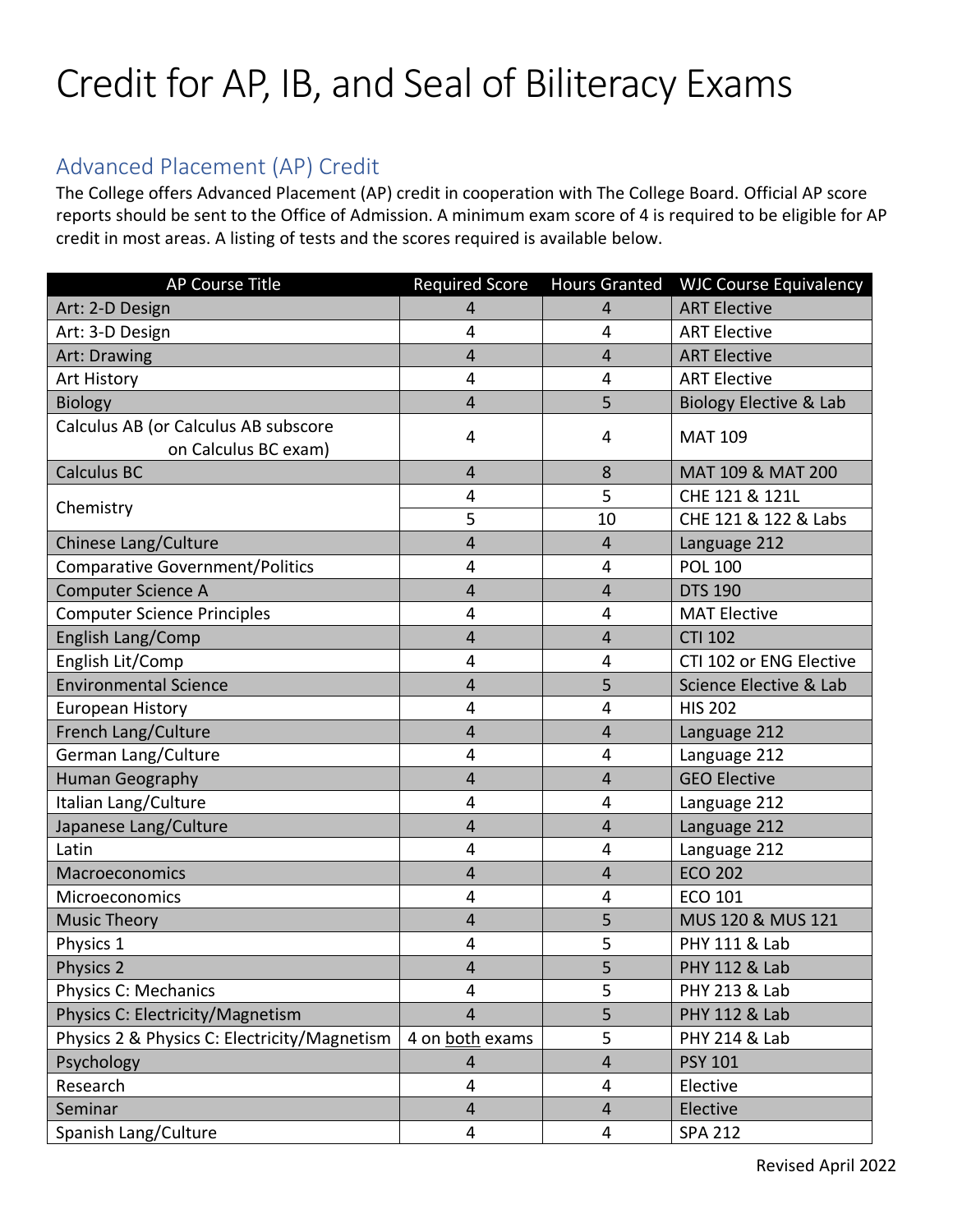| Spanish Lit/Culture    | 4 | <b>SPA 399</b> |
|------------------------|---|----------------|
| Statistics             |   | MAT 102        |
| U.S. Gov't/Politics    | 4 | <b>POL 150</b> |
| U.S. History           |   | HIS 121 or 122 |
| World History - Modern | 4 | <b>HIS 104</b> |

## International Baccalaureate (IB) Credit

The College recognizes credits earned through strong performances on exams administered by the International Baccalaureate Organization. A minimum score of 5 on any higher-level (HL) exam is required to be eligible for credit. Some departments will also grant credit for standard-level (SL) exams, with a score of 6 often being the minimum that is accepted. An official score report should be released to William Jewell College. A listing of tests and scores required is available below.

| IB Course Title - Higher Level Exams          | <b>Required Score</b> | <b>Credit Granted</b> | <b>WJC Course Equivalency</b> |
|-----------------------------------------------|-----------------------|-----------------------|-------------------------------|
| <b>Biology HL</b>                             | 5                     | 4                     | <b>BIO Elective</b>           |
| <b>Business &amp; Management HL</b>           | 5                     | 4                     | <b>BUS Elective</b>           |
| <b>Chemistry HL</b>                           | 5                     | 5                     | <b>CHE 121 &amp; Lab</b>      |
| <b>Classical Languages HL</b>                 | 5                     | 4                     | Language 212                  |
| <b>Computer Science HL</b>                    | 5                     | 4                     | <b>DTS 190</b>                |
| Dance HL                                      | 5                     | 4                     | <b>DNC Elective</b>           |
| Design Technology HL                          | 5                     | 4                     | Elective                      |
| <b>Economics HL</b>                           | 5                     | 4                     | <b>ECO Elective</b>           |
| English A: Language & Literature HL           | 5                     | 4                     | ENG 255 or CTI 102            |
|                                               | $\overline{7}$        | 8                     | <b>ENG 255 and CTI 102</b>    |
| English A: Literature HL                      | 5 or 6                | 4                     | <b>ENG 255 or CTI 102</b>     |
| Film HL                                       | 5                     | 4                     | <b>Humanities Elective</b>    |
| Geography HL                                  | 5                     | $\overline{4}$        | <b>GEO Elective</b>           |
| <b>Global Politics HL</b>                     | 5                     | 4                     | <b>POL Elective</b>           |
| <b>History HL</b>                             | 5                     | 4                     | <b>HIS Elective</b>           |
| Information Technology in a Global Society HL | 5                     | 4                     | Elective                      |
| Language B HL                                 | 5                     | 4                     | Language 212                  |
| Mathematics: Analysis & Approaches HL         | 5                     | 4                     | <b>MAT 109</b>                |
| Mathematics: Applications & Interpretation HL | 5                     | $\overline{4}$        | <b>MAT 107</b>                |
| <b>Music HL</b>                               | 5                     | 4                     | <b>MUS Elective</b>           |
| Philosophy HL                                 | 5                     | 4                     | <b>PHI Elective</b>           |
| Physics HL                                    | 5                     | 10                    | PHY 111 & 112 & Labs          |
| Psychology HL                                 | 5                     | 4                     | <b>PSY 101</b>                |
| Social & Cultural Anthropology HL             | 5                     | 4                     | Social Science Elective       |
| Sports, Exercise, and Health Science HL       | 5                     | $\overline{4}$        | <b>PED Elective</b>           |
| Theatre HL                                    | 5                     | 4                     | <b>THE Elective</b>           |
| <b>Visual Arts HL</b>                         | 5                     | 4                     | <b>ART Elective</b>           |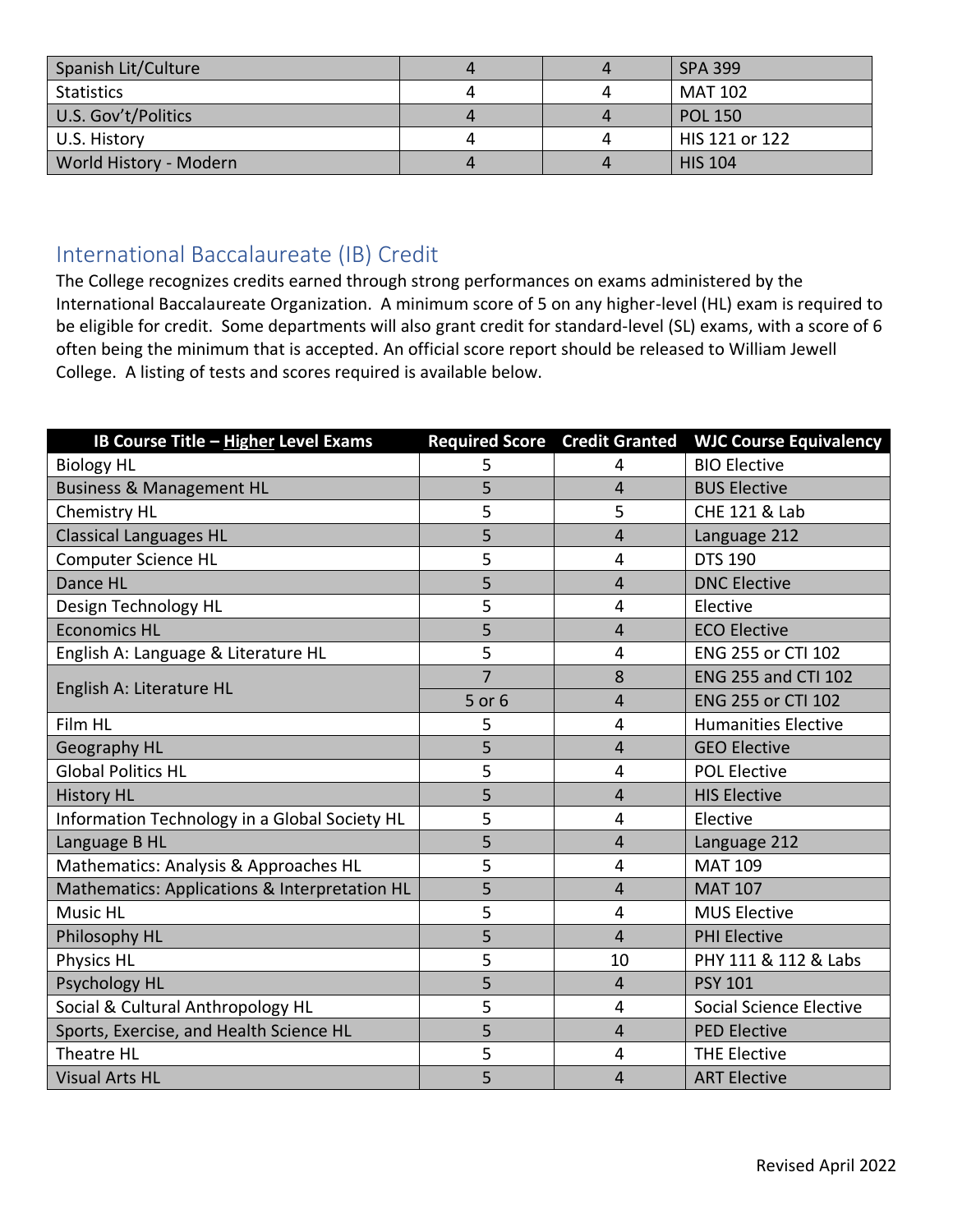| IB Course Title - Standard Level Exams        | <b>Required Score</b> | <b>Credits Granted</b> | <b>WJC Course Equivalency</b>  |
|-----------------------------------------------|-----------------------|------------------------|--------------------------------|
| <b>Biology SL</b>                             | 6                     | 4                      | <b>BIO Elective</b>            |
| <b>Business &amp; Management SL</b>           | 6                     | 4                      | <b>BUS Elective</b>            |
| Chemistry SL                                  | 6                     | 5                      | CHE 121 & Lab                  |
| <b>Classical Languages SL</b>                 | 5                     | 4                      | Language 211                   |
| <b>Computer Science SL</b>                    | 6                     | 4                      | <b>DTS 190</b>                 |
| <b>Economics SL</b>                           | 6                     | 4                      | <b>ECO Elective</b>            |
| English A: Language & Literature SL           | 7                     | 4                      | CTI 102 or ENG 255             |
| English A: Literature SL                      | $\overline{7}$        | 4                      | CTI 102 or ENG 255             |
| Environmental Systems & Societies SL          | 6                     | 4                      | <b>SCI Elective</b>            |
| Film SL                                       | 6                     | 4                      | <b>Humanities Elective</b>     |
| Geography SL                                  | 6                     | 4                      | <b>GEO Elective</b>            |
| <b>History SL</b>                             | 6                     | 4                      | <b>HIS Elective</b>            |
| Language B SL                                 | 5                     | 4                      | Language 211                   |
| Literature & Performance SL                   | 6                     | 4                      | <b>Humanities Elective</b>     |
| Mathematics: Analysis & Approaches SL         | 6                     | 4                      | <b>MAT 107</b>                 |
| Mathematics: Applications & Interpretation SL | 6                     | 4                      | <b>MAT 103</b>                 |
| <b>Music SL</b>                               | 6                     | 4                      | <b>MUS Elective</b>            |
| <b>Physics SL</b>                             | 6                     | 5                      | <b>PHY 111 &amp; Lab</b>       |
| Psychology SL                                 | 6                     | 4                      | <b>PSY 101</b>                 |
| Social & Cultural Anthropology SL             | 6                     | 4                      | <b>Social Science Elective</b> |
| <b>World Religions SL</b>                     | 6                     | 4                      | <b>REL Elective</b>            |

If a standard-level exam is not listed above, then no credit is granted for the exam.

## Seal of Biliteracy

The Seal of Biliteracy is a credential that can be earned by high school students in many states to certify proficiency in a language other than English. Seals are granted when students meet certain requirements, including attaining certain benchmarks on state-approved standardized assessments of language proficiency. To be considered for the awarding of credit by William Jewell, students must arrange for the submission of official reports that document their scores on all subsections of the assessment taken.

The minimum scores that must be achieved for the awarding of credit in French or Spanish on the AACTFL Assessment of Performance Toward Proficiency in Languages (APPL) and the Avant Standards-Based Measure of Proficiency (STAMP 4S) are shown below. For other exams or other languages, the chair of the Department of Languages will be consulted.

| <b>AAPPL exam</b> |                     |                             |                                 |
|-------------------|---------------------|-----------------------------|---------------------------------|
| Language          | Score Level         | Minimum score on each skill | 4 hours' credit will be granted |
|                   |                     |                             | for the following course:       |
| French or Spanish | <b>Advanced Low</b> | $A-1$                       | FRE 399 or SPA 399              |
|                   | Intermediate High   | 1-5                         | FRE 212 or SPA 212              |
|                   | Intermediate Mid    | $-4$                        | FRE 211 or SPA 211              |